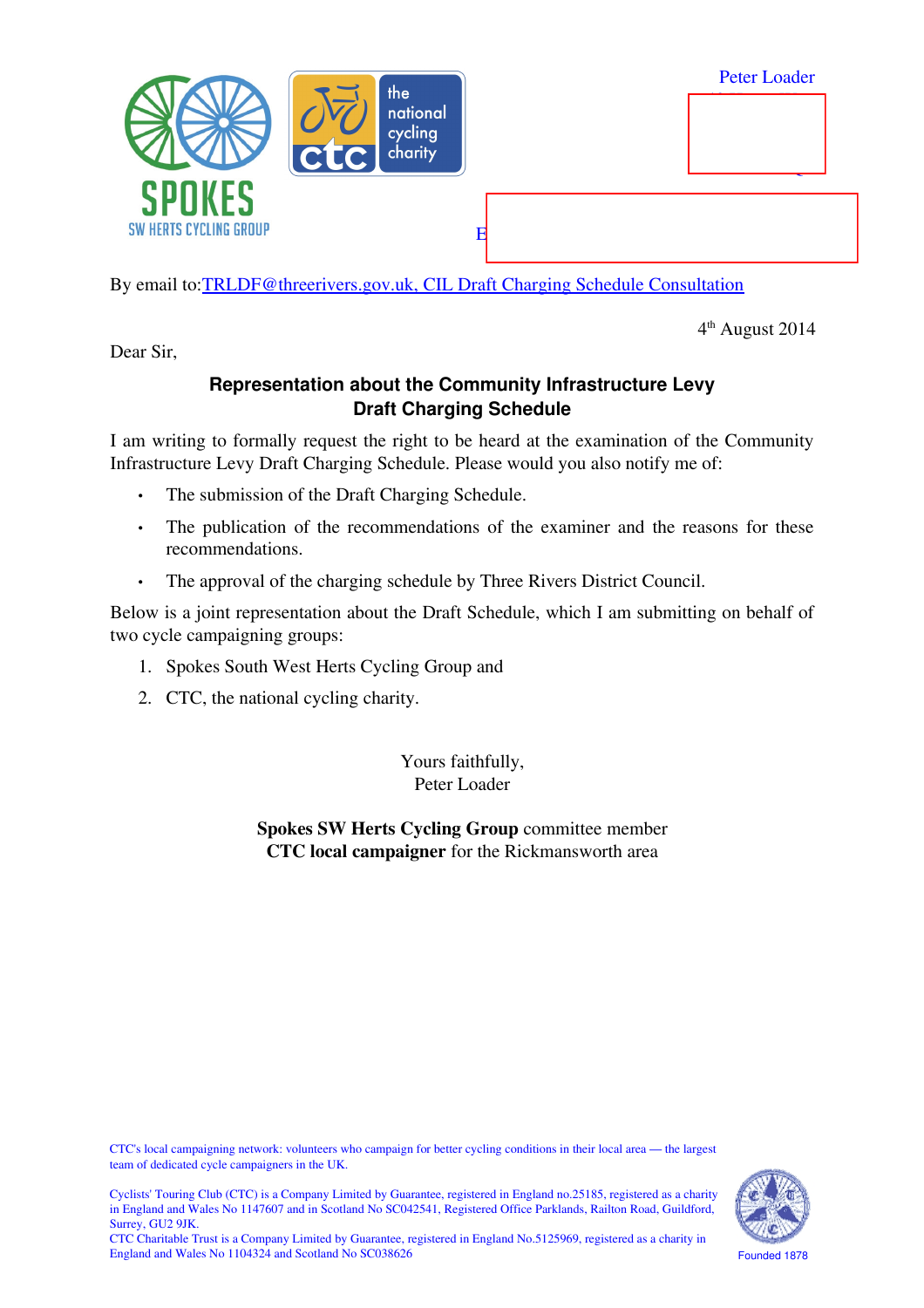# **Representation about the Community Infrastructure Levy Draft Charging Schedule**

from Peter Loader Spokes SW Herts Cycling Group committee member CTC local campaigner for the Rickmansworth area

### **Availability of the Funding Gap Consultation Information**

The latest version of the CIL Planning Practice Guidance was added to the Government web site on  $12<sup>th</sup>$  June 2014, just before the Council started this CIL consultation on 4th July 2014. According to the Guidance on Evidence and Setting Rates (at [http://planningguidance.planningportal.gov.uk/blog/guidance/community-infrastructure](http://planningguidance.planningportal.gov.uk/blog/guidance/community-infrastructure-levy/rates/evidence-and-setting-rates/)[levy/rates/evidence-and-setting-rates/\)](http://planningguidance.planningportal.gov.uk/blog/guidance/community-infrastructure-levy/rates/evidence-and-setting-rates/):

"In determining the size of its infrastructure funding gap, the charging authority should consider known and expected infrastructure costs and the other possible sources of funding to meet those costs. This process will help the charging authority to identify a levy funding target.

The Government recognises that there will be uncertainty in pinpointing other infrastructure funding sources, particularly beyond the short-term. Charging authorities should focus on providing evidence of an aggregate funding gap that demonstrates the need to put in place the levy."

This funding gap information should have been available in the Consultation Documents on the Council's web site at http://www.threerivers.gov.uk/Default.aspx/Web/Community-[Infrastructure-Levy.](http://www.threerivers.gov.uk/Default.aspx/Web/Community-Infrastructure-Levy) I was unable to find it.

According to March 2012 Infrastructure Delivery Plan , page 46, the estimated amount of money needed for Cycle Facilities for 2011–15 is £150,000 plus two unidentified amounts. At the moment the schemes listed are either incomplete or only partially complete. So this is not a sound basis for calculating the funding gap for cycling facilities for the financial year 2015– 16 onwards.

For the future, it may be relevant that the Three Rivers Cycling Strategy is being updated and also Spokes and CTC are about to present a petition to the full Council (details are attached as an appendix):

*"Please would you deliver a programme of safe cycle routes to our schools, using a substantial increase in the cycling budget of the Community Infrastructure Levy. (This Levy will become payable by developers)."*

However, this is not precise enough to provide a basis for calculating the funding gap for cycling facilities for the financial year 2015–16 onwards.

On 12th August 2013, the Government announced the winning bids from local authorities for money to promote cycling in cities and national parks across England. It involved new funding of £10 per person per year for cycling infrastructure, half from the government and half from the local authorities. Details are at [https://www.gov.uk/government/news/government-shifts-cycling-up-a-gear.](https://www.gov.uk/government/news/government-shifts-cycling-up-a-gear)

On 18th July 2014, the House of Commons Transport Select Committee published a report on cycling safety. Details are at [http://www.parliament.uk/business/committees/committees-a-](http://www.parliament.uk/business/committees/committees-a-z/commons-select/transport-committee/news/report-isolated-communities/)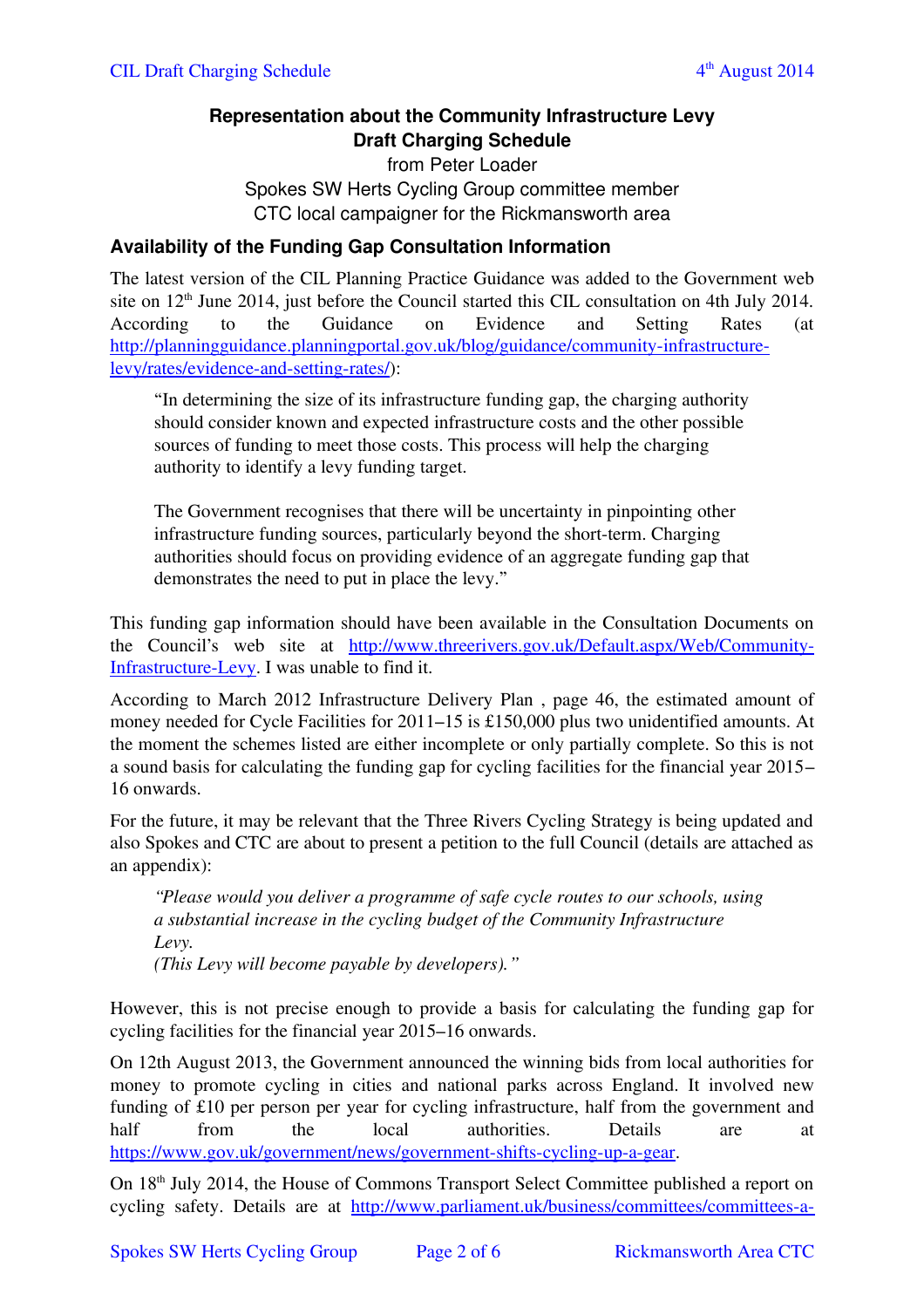[z/commons-select/transport-committee/news/report-isolated-communities/.](http://www.parliament.uk/business/committees/committees-a-z/commons-select/transport-committee/news/report-isolated-communities/) The main conclusion was that the current government scheme should be rolled out throughout the country by 2020:

"The Transport Committee's report on cycling safety says a cycling budget of £10 per head by 2020 is essential to fund long-term development of cycling infrastructure and to make our roads safer for cycling.

We believe that a good way of estimating the funding gap for cycling facilities for the financial year 2015–16 onwards would be:

- £10 per person per year needed for cycling facilities.
- Less £5 per person per year from winning an early bid for Government match-funding.
- Less approximately £50,000 per year capital funding from Three Rivers District Council/Hertfordshire County Council.

#### **South Oxhey and Watford Rural Parish Council**

Setting a zero CIL rate for housing development in South Oxhey may constitute a notifiable state aid under European Commission regulations. In addition:

- Parish Councils may decide that they want to receive and spend a proportion of the CIL generated by their parish. If all parish councils in the District did so, a zero housing CIL rate in South Oxhey would result in Watford Rural Parish Council receiving less CIL money than other Parish Councils. This would make it more difficult for Watford Rural Parish Council to persuade the District and County Councils to increase the priority of cycle schemes in their area by part-funding them. This would result in resources being directed away from South Oxhey and towards other parishes.
- The existing planning obligations apply equally to owners of housing development land whether their land is in South Oxhey or in other parts of the District. (An example is the existing planning obligation for sustainable transport, which is calculated from the number of extra long-term and short-term parking spaces provided by a development). So the imposition of a zero CIL rate for housing seems to represent a subsidy to owners of housing development land in South Oxhey.
- The CIL rate for non-housing development is the same throughout the District. If paying this levy does not affect the viability of non-housing development in South Oxhey, why is it necessary to subsidise housing development?
- The Draft Regulation 123 List specifies that the South Oxhey Regeneration Scheme (which involves some housing) must pay for Education Facilities, Publicly Accessible Leisure Facilities etc., Health Care Facilities, Other Social and Community Facilities, and Emergency Services. But other South Oxhey housing developments will not. If the South Oxhey Regeneration Scheme is viable despite these charges, why are other South Oxhey housing schemes not able to pay them?
- The Draft Regulation 123 List specifies that the South Oxhey Regeneration Scheme (which involves some housing) will not pay for Strategic and Local Transport Proposals, i.e. cycling infrastructure. Would paying its fair share of the cost of cycling infrastructure stop the South Oxhey Regeneration Scheme from being viable?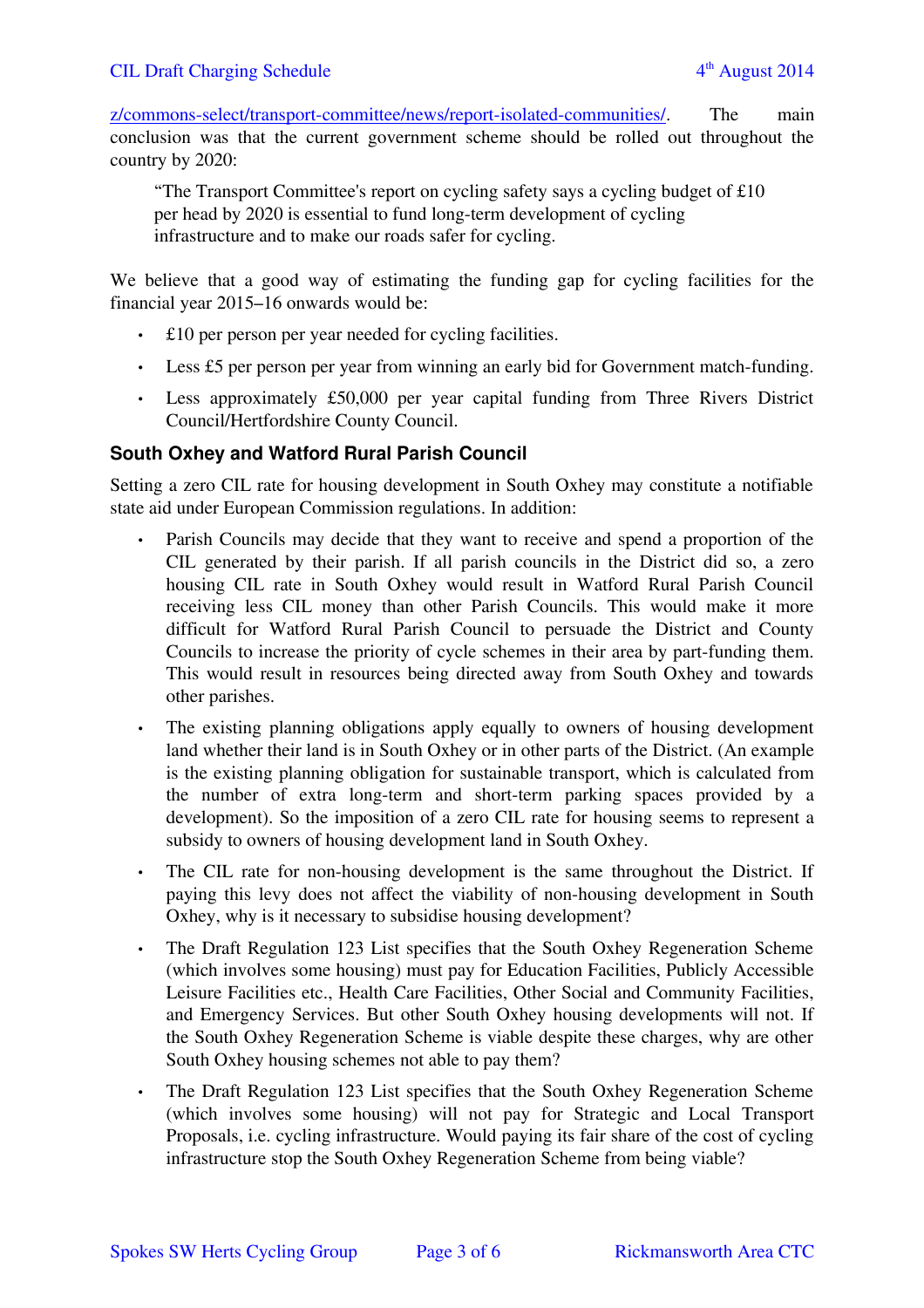So it appears not to comply with the Guidance at [http://planningguidance.planningportal.gov.uk/blog/guidance/community-infrastructure](http://planningguidance.planningportal.gov.uk/blog/guidance/community-infrastructure-levy/rates/evidence-and-setting-rates/#paragraph_021)[levy/rates/evidence-and-setting-rates/#paragraph\\_021:](http://planningguidance.planningportal.gov.uk/blog/guidance/community-infrastructure-levy/rates/evidence-and-setting-rates/#paragraph_021)

"A charging authority which chooses to differentiate between classes of development, or by reference to different areas, should do so only where there is consistent economic viability evidence to justify this approach."

The housing market in Three Rivers District is buoyant and demand for housing is high. So we would like the Council to consider whether it is appropriate not to distort the market for housing development land and instead have the same level of housing CIL for all of the District. The current proposal is certainly not in the best interests of cyclists.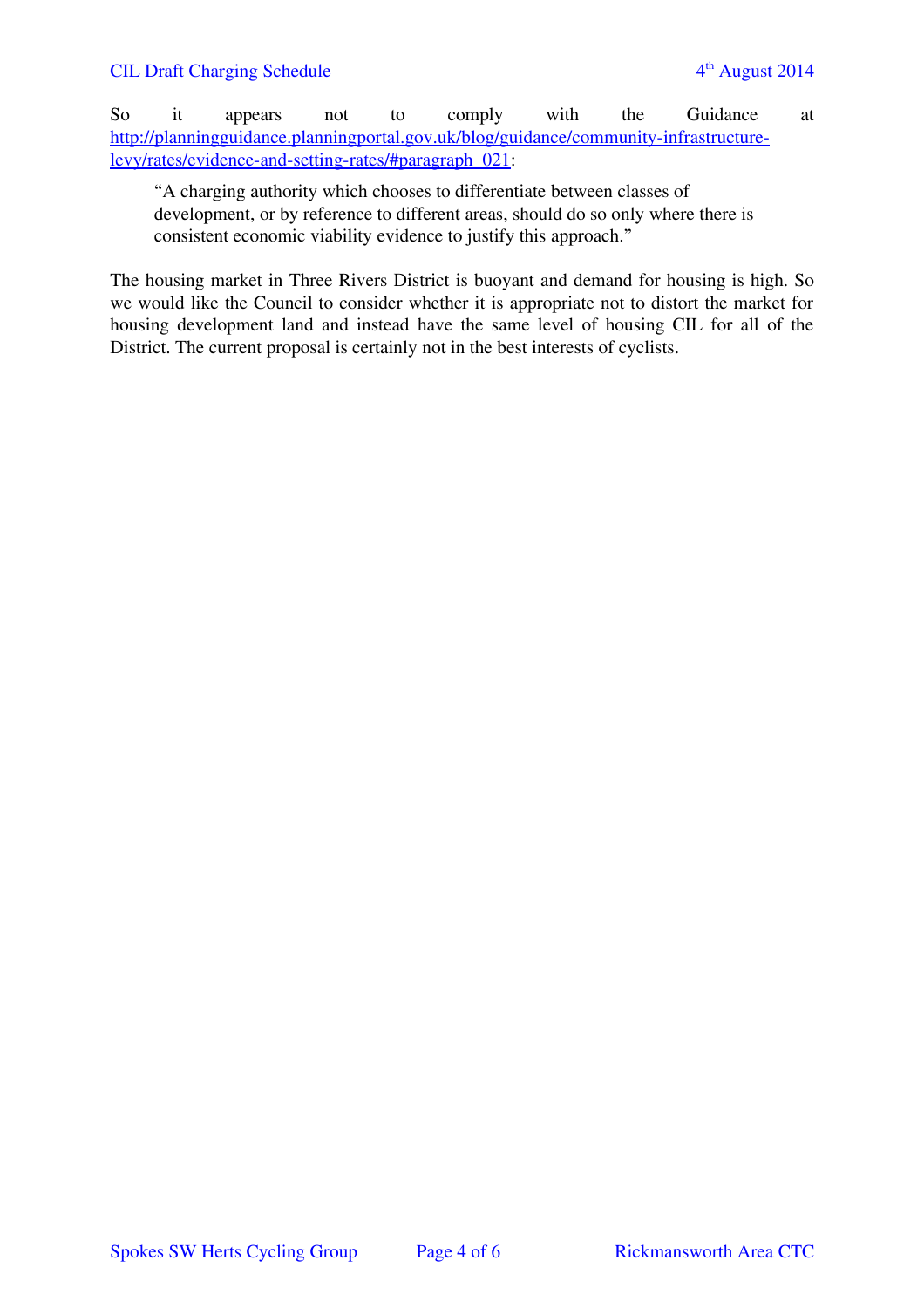# **Appendix ― Petition to Three Rivers District Council**

*"Please would you deliver a programme of safe cycle routes to our schools, using a substantial increase in the cycling budget of the Community Infrastructure Levy. (This Levy will become payable by developers)."*

The petition has been organised by SPOKES South West Cycling Group and CTC as part of the national Space For Cycling campaign. The national campaign is calling on local Councils to make our streets safe and inviting for people to cycle — regardless of age or ability.

### **Statement giving reasons for the petition**

We believe that cycling to school instead of travelling by motor vehicle cuts congestion, improves health, and reduces pollution.

In Holland 49% of children go to school by bicycle<sup>[1](#page-4-0)</sup> and the Three Rivers Local Plan's parking standards assume that 6.7% of primary school students and 20% of secondary school students will cycle to school.<sup>[2](#page-4-1)</sup> Unfortunately, the figures from the County Council's 2012 travel survey showed that only about 2% of school journeys in Three Rivers were by cycle.[3](#page-4-2)

Transport Initiatives has carried out a cycling safety audit for the District Council. This classifies roads, paths, and crossings in terms of the UK National Cycle Training Standard (Bikeability) Level needed to be able to ride in comparative safety. It highlights many potential local cycle routes to school which are currently unsafe for use by primary school pupils (who have reached Bikeability Level 2) because of the speed and amount of motor traffic. These problems also make the potential routes uninviting for secondary school pupils who have reached Bikeability Level 3.<sup>[4](#page-4-3)</sup> We believe that implementing safe cycle routes to our schools will increase the percentage of school students choosing to cycle to school and so will reduce journeys to school by motor vehicle. This should even improve the situation for people who choose to travel by motor vehicle.

By the end of 2014, the District Council plan to start using the Community Infrastructure Levy (which is payable by developers) to fund infrastructure that the Council, local community and neighbourhoods need.<sup>5</sup> The first version of the plan for which infrastructure would be provided by the Levy is based on providing only the

<span id="page-4-0"></span><sup>1</sup> *Cycling: the next generation*, an article in the Irish Times. A review of the article by the European Cyclists' Federation is at [http://www.ecf.com/2013/07/cycling-the-next](http://www.ecf.com/2013/07/cycling-the-next-generation/)[generation/](http://www.ecf.com/2013/07/cycling-the-next-generation/)

<span id="page-4-1"></span><sup>2</sup> Cycle Parking Standards for Schools on page 78 of the Three Rivers Development Management Policies Local Development Document at [http://www.threerivers.gov.uk/GetResource.aspx?file=Final Development Management](http://www.threerivers.gov.uk/GetResource.aspx?file=Final%20Development%20Management%20Policies%20LDD%20Adopted%20July%202013.pdf)  [Policies LDD Adopted July 2013.pdf](http://www.threerivers.gov.uk/GetResource.aspx?file=Final%20Development%20Management%20Policies%20LDD%20Adopted%20July%202013.pdf)

<span id="page-4-2"></span><sup>3</sup> The School Travel by Mode table on page 5 of *Hertfordshire County Travel Survey, Key Results for Three Rivers, 2012* at<http://www.hertsdirect.org/docs/pdf/d/3riversdistpro.pdf>

<span id="page-4-3"></span><sup>4</sup> See the results of the safety audit in the *Maps by area* and *Cycling safety audit* sections of <http://www.threerivers.gov.uk/Default.aspx/Web/CyclingInformation>